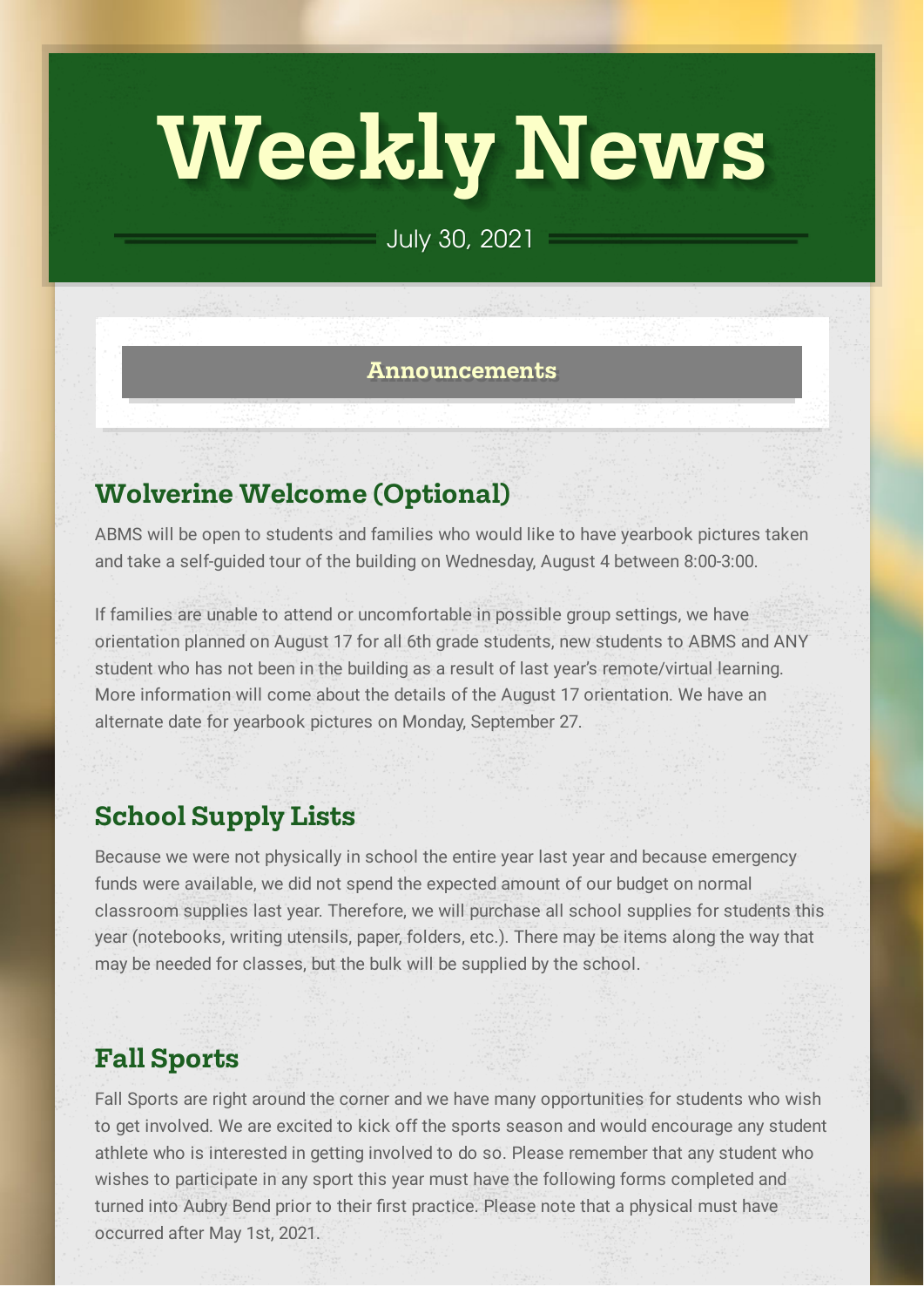#### Blue Valley Middle School [Participation](https://www.bluevalleyk12.org/cms/lib/ks02212623/Centricity/Domain/4501/Participation%20Packet%20for%20Middle%20School%20Students%202021-22.pdf) Packet

There will be a meet the coach night for all fall sports (Volleyball, Football, Cross Country and Cheer) Monday August 23th beginning at 4:30 in the Aubry Bend Commons. We will be sharing some general information and also specific practice information for each individual fall sport.

Practice locations and times are updated below. Please contact coaches with individual questions.

#### **Football:**

Head Coach: Taylor Stewart [tkstewart@bluevalleyk12.org](mailto:tkstewart@bluevalleyk12.org) Open to 8th Grade students

Monday August 16th Practice 3:00 - 5:00. Athletes should be dressed and report to the gym. Please note that the first two days of practice are before school starts but will begin at 3:00.

#### **Cross Country:**

Head Coach: Minnie Beechner-Holmes [mbeechnerholmes@bluevalleyk12.org](mailto:mbeechnerholmes@bluevalleyk12.org) Open to 7th and 8th grade students Wednesday August 18th. Practice 3:00 - 4:30. Athletes should report to room 110.

#### **Cheerleading:**

Head Coaches: Alicia Parker and Kim Lambrecht [aparker@bluevalleyk12.org](mailto:aparker@bluevalleyk12.org) [kmlambrecht@bluevalleyk12.org](mailto:kmlambrecht@bluevalleyk12.org)

Open to 7th and 8th grade students

Monday August 23rd 3:00 - 4:00. Athletes should report to room 309. Please note athletes and parents are invited to the Meet the Coach Meeting on August 23rd at 4:30.

#### **Volleyball:**

Head Coach: Christyn Haberly Chaberly @bluevalleyk12.org

Open to 8th grade girls

Wednesday August 18th 3:00 -5:00. Athletes should change and report to Coach Haberly in the gym.

## **PE Shirts**

We are currently not planning to dress out in PE for the first quarter; therefore, students will not need special shirts for PE. **Important note:** Students will still be expected to participate in PE, so it will be important for students to wear appropriate clothing to school in order to fully participate. Students should avoid tight clothing that restricts movement or any short/crop top that could potentially show body parts/undergarments inappropriate for school.

## **Music Performance Shirts**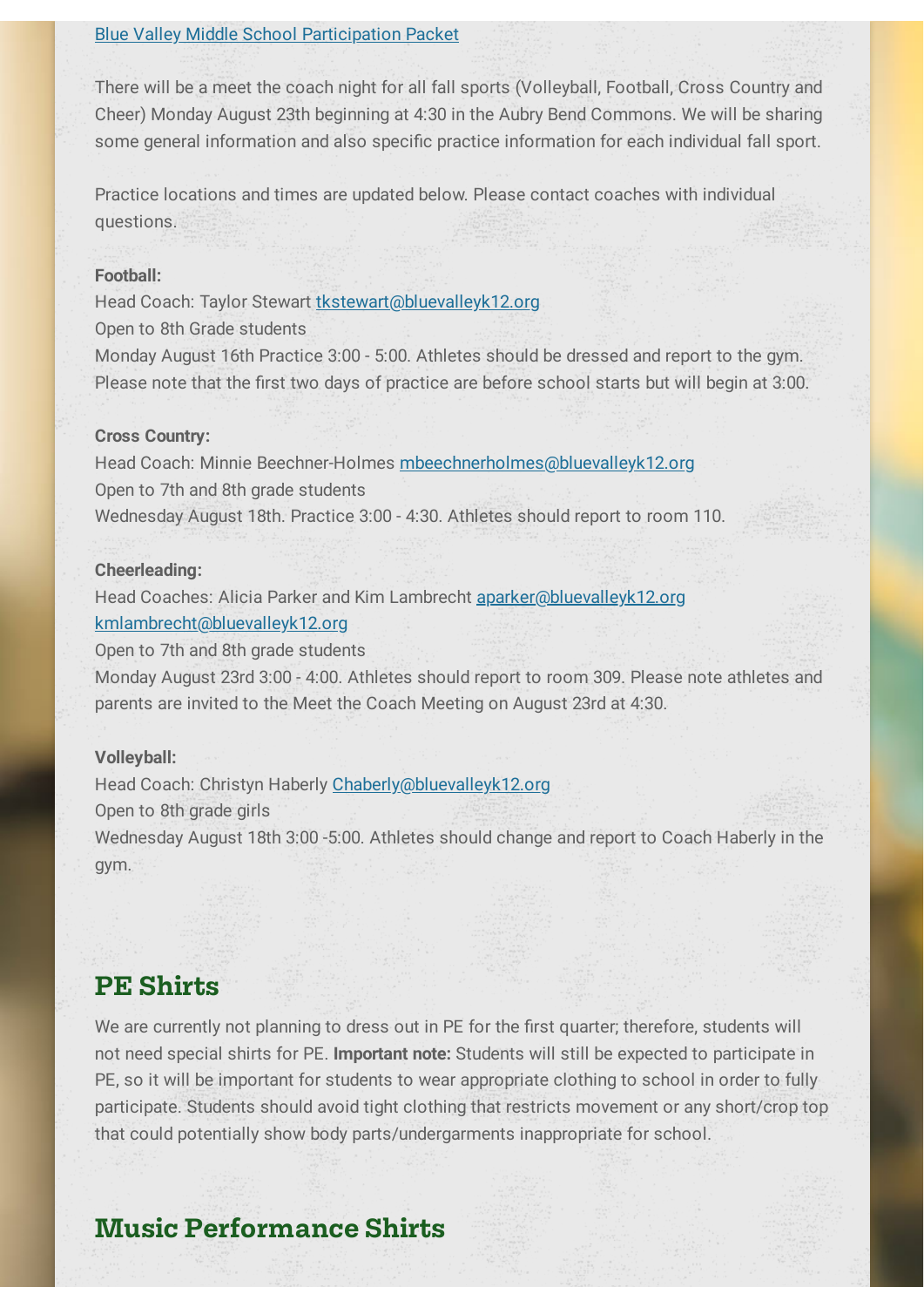We anticipate having music performances for choir, band and orchestra this year. More information regarding the performance shirts will come from classroom teachers after the start of school.

### **2020-21 Yearbooks**

Available for pick-up in the ABMS office Monday through Friday, 7:30-3:30 starting July 26.

## **Bell Schedule**

We will return to our 9-period day bell [schedule](https://docs.google.com/spreadsheets/d/1cUz4351vV9oUlcqPQG-Pl3yld-sg53dJRE8YN2zQyhM/edit?usp=sharing) linked here. Students will go to every class every day. We will NOT use a block schedule this year.

## **From the Desk of Mrs. Tate...**

Hello! Welcome to the first Weekly News of the 21-22 school year! Hopefully, this newsletter finds all our families well and rested after a wonderful summer break. Although it's hot, hot, hot outside, it's cool and clean at ABMS, and we're excitedly preparing for the start of another school year.

This summer has been busy for us. We spent much of the summer interviewing and hiring awesome new staff members who are eager to meet our students and families. Please join me in welcoming our new team members:

- · Christine Amihere 8th grade science
- · Holly Bolick receptionist/attendance
- · Carley Bradshaw psychologist
- · Austin Gooden 6th grade science
- · Josh Hartman 7th grade special education
- · Julie Hess gifted education
- · Jessica Jurkovac library media specialist
- · Alison Mayes ABMS/BVSW orchestra co-teacher
- · Ginny Pattison intensive special education
- · Alisha Ptacek 6th grade math/science
- · Allison Willson 8th grade math

We had a couple of summer resignations/retirements that created some movement, as well. Ms. Burik, pre-engineering, retired this summer, so Mr. Greg Smith, formerly 6th grade science, will be teaching our pre-engineering and robotics classes. Mr. Smith is excited for this opportunity and has been hard at work preparing the classroom for the year. Mrs. Corporal resigned as 7th grade special education teacher, and Josh Hartman will take over that assignment. I'm sure you noticed Alison Mayes as our orchestra teacher listed above, so to clarify, she will be joining Ms. Martens in the orchestra classroom team teaching 7th and 8th grade classes.